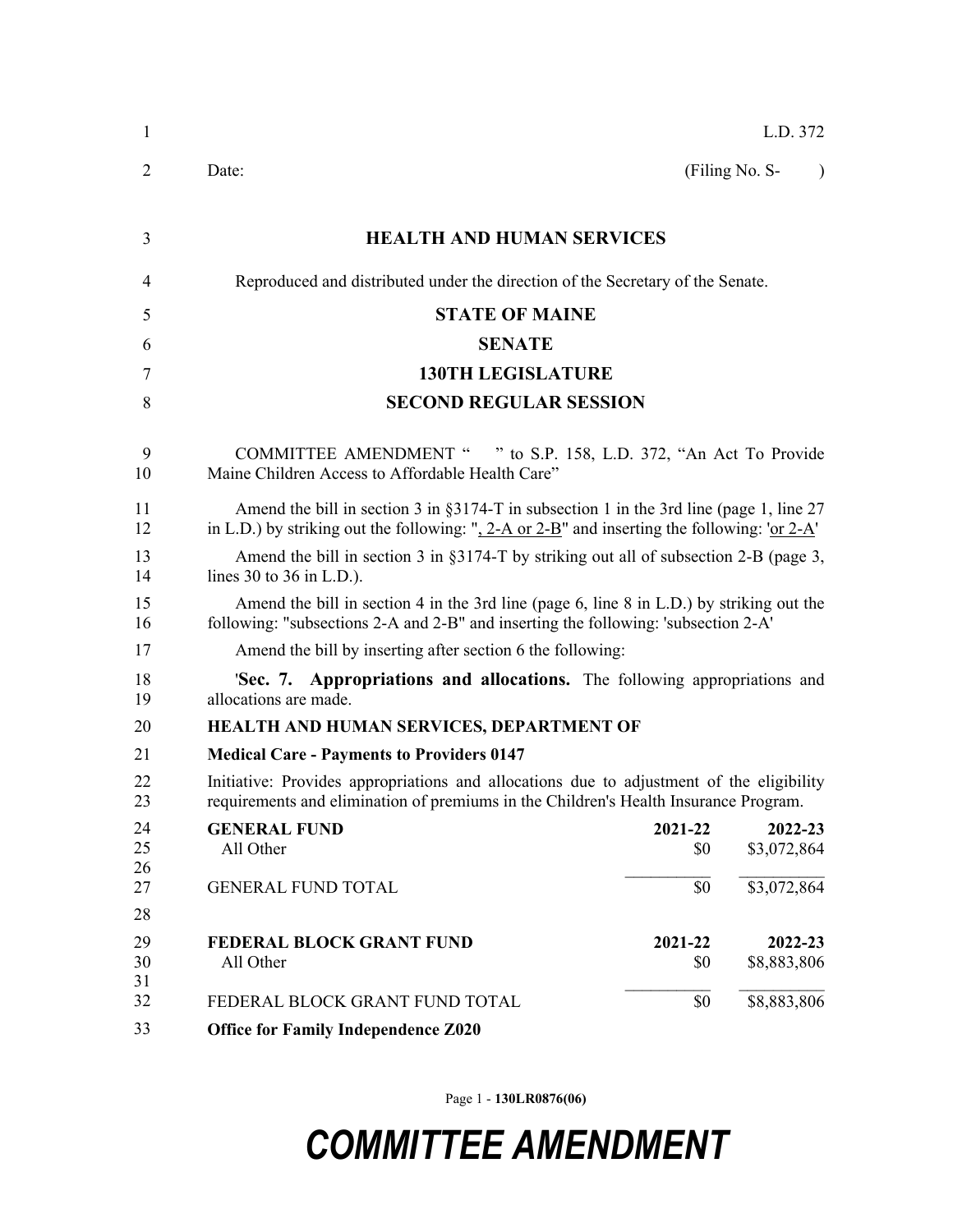COMMITTEE AMENDMENT " " to S.P. 158, L.D. 372

| 1<br>$\overline{2}$ | Initiative: Provides one-time appropriations and allocations for required technology<br>changes.                                            |                |                          |  |  |
|---------------------|---------------------------------------------------------------------------------------------------------------------------------------------|----------------|--------------------------|--|--|
| 3                   | <b>GENERAL FUND</b>                                                                                                                         | 2021-22        | 2022-23                  |  |  |
| $\overline{4}$<br>5 | All Other                                                                                                                                   | \$0            | \$17,310                 |  |  |
| 6<br>7              | <b>GENERAL FUND TOTAL</b>                                                                                                                   | \$0            | \$17,310                 |  |  |
| 8                   | <b>OTHER SPECIAL REVENUE FUNDS</b>                                                                                                          | 2021-22        | 2022-23                  |  |  |
| 9<br>10             | All Other                                                                                                                                   | \$0            | \$53,735                 |  |  |
| 11                  | OTHER SPECIAL REVENUE FUNDS TOTAL                                                                                                           | \$0            | \$53,735                 |  |  |
| 12                  | <b>Office of MaineCare Services 0129</b>                                                                                                    |                |                          |  |  |
| 13<br>14            | Initiative: Provides appropriations and allocations for the Department of Health and Human<br>Services to contract for outreach activities. |                |                          |  |  |
| 15                  | <b>GENERAL FUND</b>                                                                                                                         | 2021-22        | 2022-23                  |  |  |
| 16<br>17            | All Other                                                                                                                                   | \$0            | \$42,082                 |  |  |
| 18<br>19            | <b>GENERAL FUND TOTAL</b>                                                                                                                   | \$0            | \$42,082                 |  |  |
| 20                  | <b>FEDERAL BLOCK GRANT FUND</b>                                                                                                             | 2021-22        | 2022-23                  |  |  |
| 21<br>22            | All Other                                                                                                                                   | \$0            | \$124,910                |  |  |
| 23                  | FEDERAL BLOCK GRANT FUND TOTAL                                                                                                              | \$0            | \$124,910                |  |  |
| 24                  | <b>Office of MaineCare Services 0129</b>                                                                                                    |                |                          |  |  |
| 25<br>26            | Initiative: Provides one-time appropriations and allocations for required technology<br>changes.                                            |                |                          |  |  |
| 27                  | <b>GENERAL FUND</b>                                                                                                                         | 2021-22        | 2022-23                  |  |  |
| 28<br>29            | All Other                                                                                                                                   | \$0            | \$124,369                |  |  |
| 30<br>31            | <b>GENERAL FUND TOTAL</b>                                                                                                                   | \$0            | \$124,369                |  |  |
|                     |                                                                                                                                             |                |                          |  |  |
| 32<br>33<br>34      | <b>FEDERAL EXPENDITURES FUND</b><br>All Other                                                                                               | 2021-22<br>\$0 | 2022-23<br>\$386,079     |  |  |
| 35                  | FEDERAL EXPENDITURES FUND TOTAL                                                                                                             | \$0            | \$386,079                |  |  |
| 36                  |                                                                                                                                             |                |                          |  |  |
| 37                  | HEALTH AND HUMAN SERVICES,                                                                                                                  |                |                          |  |  |
| 38<br>39            | <b>DEPARTMENT OF</b><br><b>DEPARTMENT TOTALS</b>                                                                                            | 2021-22        | 2022-23                  |  |  |
| 40                  |                                                                                                                                             |                |                          |  |  |
| 41<br>42            | <b>GENERAL FUND</b><br>FEDERAL EXPENDITURES FUND                                                                                            | \$0<br>\$0     | \$3,256,625<br>\$386,079 |  |  |

Page 2 - **130LR0876(06)**

## *COMMITTEE AMENDMENT*